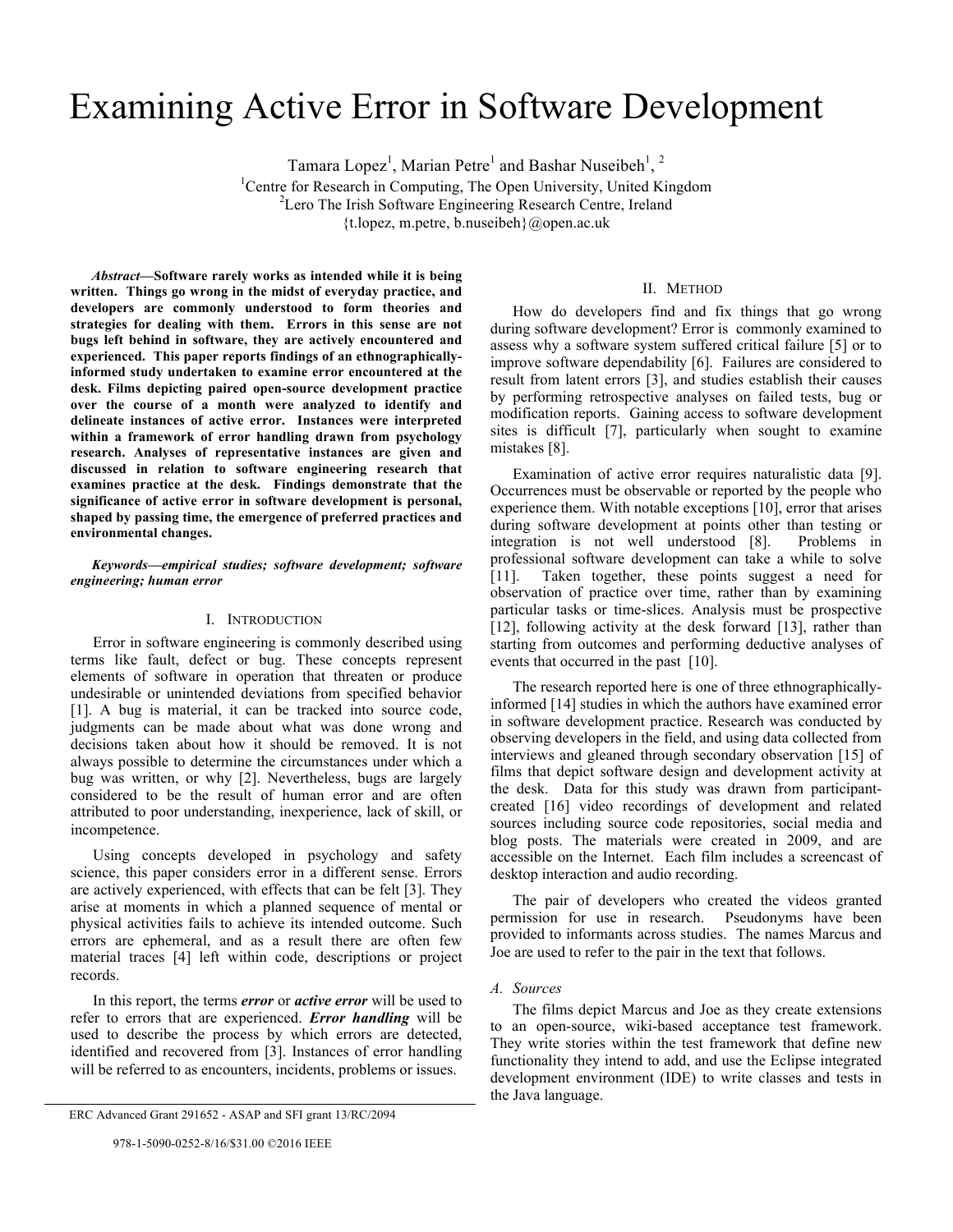Marcus and Joe pair at the desk. One writes a unit test, defining proposed behavior for a class, while the other completes the implementation by adding classes or altering methods. The pair also use a Java interface written by Marcus some months prior to filming. This application programming interface (API) is referenced directly, and examples are consulted and borrowed from the documentation.

Each developer is familiar with the acceptance test framework, though Marcus has more recent experience in developing it. By contrast, Joe exhibits greater familiarity and responsibility for the development tools that are being used.

## *A. Analysis*

Principles of thematic analysis were used to segment, catalog and identify instances for examination. This method was selected because it is not overly structured, and analyses can be made independently of theory and epistemology [17]. These features made it possible to investigate related literatures while considering themes within the films and by comparing instances to data being examined for the other two studies.

A master catalog was created of the entire corpus of material. 20 films created over the course of a month were selected and transcribed for analysis. 18 were iteratively segmented and cataloged to isolate 68 instances of active error. 43 instances were thematically coded for evidence of error handling.

Taken together, many incidents are less than five minutes in length, though others span longer sequences of time. The longest spanned fifty minutes and two films. In most cases, incidents are resolved on camera within a single film. Each of the instances used in reporting below spanned a minute or two.

## III. FINDINGS

Error handling is generally described as a three-stage process [18]. A person must know that an error has occurred, identify both what was "done wrong" and "what should have been done" and then understand how to "undo" the effects of the error [19, p. 476]. Handling unfolds in the course of "progressive" problem solving. An error is suspected or detected, and an evaluation is made to identify the source of the problem [20]. Environmental cues supply feedback to the problem solver by blocking forward progress [9], communicating about problems in system state [21] or by circumstantially guiding a problem solver to recovery [3].

Following this rubric, features of active error are illustrated in the following sections using statements and exchanges of dialogue between Marcus and Joe.

## *A. Slips of Action*

Actions sometimes do not go as planned, or were not intended. They are often simple, routine, and are commonly detected in the act based on perceptions that arise while doing something [19]. Often described in software engineering in terms of backtracking [13], they could also be described as slips of action [9]. Selecting the wrong item from a drop down menu or improperly referencing a variable are two examples:

*Marcus: Oops, that's not what I want to do. (Ep. 12, 00:04:45)* 

*Joe: No can't do that cause it's. Oh we can move it outside the [try block ]… (Ep. 7, 00:06:51)*

In these cases, each developer gives a clear indication that something is wrong. What should have been done is evident, and recovery is simple. It is likely that Marcus caught his error in the act. Detection is also commonly made by assessing outcomes, and Joe's statement suggests that he may have responded to effects his actions had on the development environment.

## *B. The Shape of Experience*

Marcus and Joe are using an IDE, and follow principles of test-driven development [22]. Practice is error-directed: the pair write tests for intended behavior that initially fail, and are then proven within the implementation. In these circumstances, Marcus and Joe expect problems to be signaled by system responses [21]: red bars under method calls or arguments, error messages in the problems pane, or stack traces in the web browser.

Error handling is often required when conditions and situations are novel [23], when something comes up that has not been seen or done before. This is true even in the context of error-directed practice. Marcus and Joe may use and rely upon system responses to organize practice, but when an active error arises they are surprised and may be "stumped". They question outcomes [10], express uncertainty about how to proceed or communicate that they do not understand what is wrong.

Attention is often commanded because conditions are unexpected or new, but subsequent handling may draw upon knowledge gained through previous experience. The situation can turn out to be familiar. The following exchange demonstrates both perspectives:

*Marcus: Now this is something to do, I had to solve this recently and I can't remember how I did it.*

*Joe: It's an import, you need to import it, don't you? Or it needs to be umm, oh wait, its trying to execute that as a--*

*Marcus: --It's the, the look. There's a, I did this before. It's to do with the way it does the test running stuff. (Ep. 2, 00:20:43)*

Joe makes three guesses about the source of the problem. Guessing is informal and pervasive within the catalog, used to direct handling. Guesses may be confident or timid, but are often wrong. Sometimes ideas are put forward that are partially informed, such Marcus' proposal about the source of the problem. However, guesses are also often made solely in response to behavior that is observed in the software. In Joe's case, they are an indicator of novelty, and suggest that he has encountered a problem that will require conscious problem solving [36].

In some handling processes, prior knowledge is well formed. It may even match the situation at hand so closely, it can be applied as a "recipe" or rule [24]: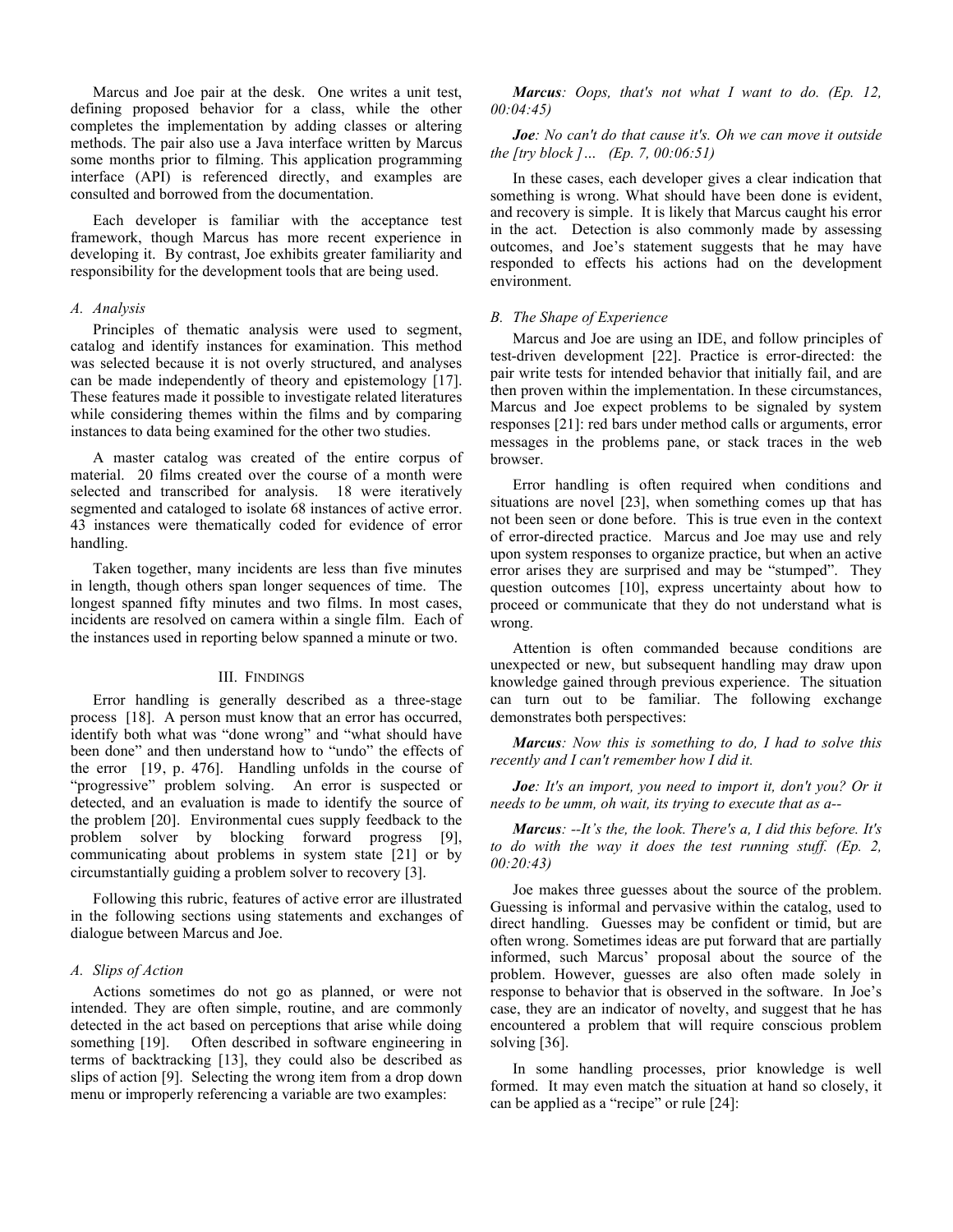*Marcus: So we have a problem there...that I've noticed happens sometimes. If you actually stop it, now go back to Eclipse and stop it. And then start it again… (Ep. 1, 00:08:18)*

Recovery using the rule is straightforward. Marcus has seen the issue and is able to provide Joe with a mechanism for recovery. The solution is clear, but the circumstances surrounding the issue's earlier occurrence are unknown: Marcus does not indicate how difficult it was to solve, what was tried or how long it took.

## *C. Forming Patterns of Practice*

To understand how knowledge forms, it is necessary to compare data across instances. There is evidence in the catalog of the same error occurring in three different films that were made on different days. In each case, Marcus and Joe do not extend an exception class when it is created to satisfy conditions in a test. Here is what handling looks like the first time the error is signaled by a red bar:

*Joe:...why is that complaining? Oh that's because we haven't got the constructors.*

#### *Marcus: That's right.*

*Joe: Oh, no, that's not, it says it's not a subtype of Exception. Oh [The class giving the error is opened]--*

## *Marcus: --'Cause it doesn't extend RuntimeException (Ep. 7, 00:02:57)*

Detection in this case is delayed, spurred during later practice when Joe tries to throw the exception. This kind of error could be interpreted as latent and analyzed deductively to determine the cognitive failure that led to its introduction in the code [10]. However, it is also possible to follow problem solving forward. Joe makes a guess about the source of the problem, signaling a shift from detection to identification and the pair undertake a brief cycle of local problem solving [3] to identify what is wrong.

The value of prospective analysis is made clearer by examining the subsequent occurrences. The second time a detection is made, the issue is familiar. Circumstances are slightly different; this time Marcus is adding a constructor to the exception class when a red bar appears. Joe is able to swiftly identify the source of the problem, and he takes responsibility for the error. He indicates that it might have been avoided:

## *Joe: Oh, that's 'cause it doesn't extend runtime. I was lazy and I didn't (inaudible).*

## *Marcus: But do you know what? Actually, ...I think now is the right time to actually put that in there. (Ep. 11, 00:16:53)*

Joe explains that the error was one of omission and that the class had not been created with strategic oversight [3]. However, Marcus counters that the omission is acceptable, because it upholds a preferred practice. This instance represents an example of the development of know-how or the formation of a rule-of-thumb. Rules in this sense are cultural [24], a point that is emphasized in these exchanges. The pair may be following principles of test-driven development and

object oriented programming, but reserve the right to determine how classes are managed in relation to one another, even if this results in an error that reoccurs.

Joe's handling the third time enforces the practice and demonstrates the prior knowledge he has gained. There is no additional dialogue about how the error should be handled. It is still unexpected, but familiar, and handling has become routine. It is an error that can be caught more or less in the act and one that can be quickly recovered from using a rule.

*Joe: Ahh [a red bar appears in the IDE]. So we didn't include the, when we created it we haven't made it extend exception. So now to make it... runtime exception. And we need a constructor with a message… (Ep. 18, 00:15:26)*

## IV. RELATED WORK

In examining how developers find and fix things that go wrong, the findings presented here contribute to several existing strands of research.

Error handling has long been known to escape the confines of tools and processes associated with bugs. Root-cause analyses adopted a simplified definition of what errors are [2] in an effort to produce measurable improvements in software production [8]. Bug reports have been shown to be incomplete and inaccurate, with gaps of information that must be filled during practice through interaction [26]. Bug tracking tools are adapted to keep track of information about "almost bugs" [27], just as comments are used to track work that is ongoing [28]. Bugs are reassigned so developers that can be addressed by people who have active experience [29].

Errors become meaningful in terms of how they are described. In this study, analysis drew on Miyake's description of constructive interaction, an analytic that examines what people say when they solve problems together [30]. Mitigating the limitations associated with asking people to think-aloud [31], pairs undertaking tasks together naturally explain what they are thinking and give reasons for their ideas. The analytic can be employed in familiar environments, thereby producing dialogue and actions that reflect habits and patterns that are "typical" of a culture [13, p. 230].

Findings given in this report join other uses of the analytic that have examined how programmers use tools to restructure code [13], human computer interaction [32], collaboration [33] and team work [34]. Though they do not specifically cite constructive interaction as a methodological orientation, studies that examine pair programming likewise benefit from access to naturalistic exchanges of dialogue. Dialog-based verbalization is necessary during pair programming [35] and the activity has been studied for evidence of cognitive attributes like attention [36], and engagement [37].

The investigative process described here as local problem solving has been characterized in computing research as "bottom up". In the stories Eisenstadt gathered, developers did not systematically test hypotheses. Instead, they were found to have a rough idea of what they were looking for that they pursued in a process described as gathering data [38]. This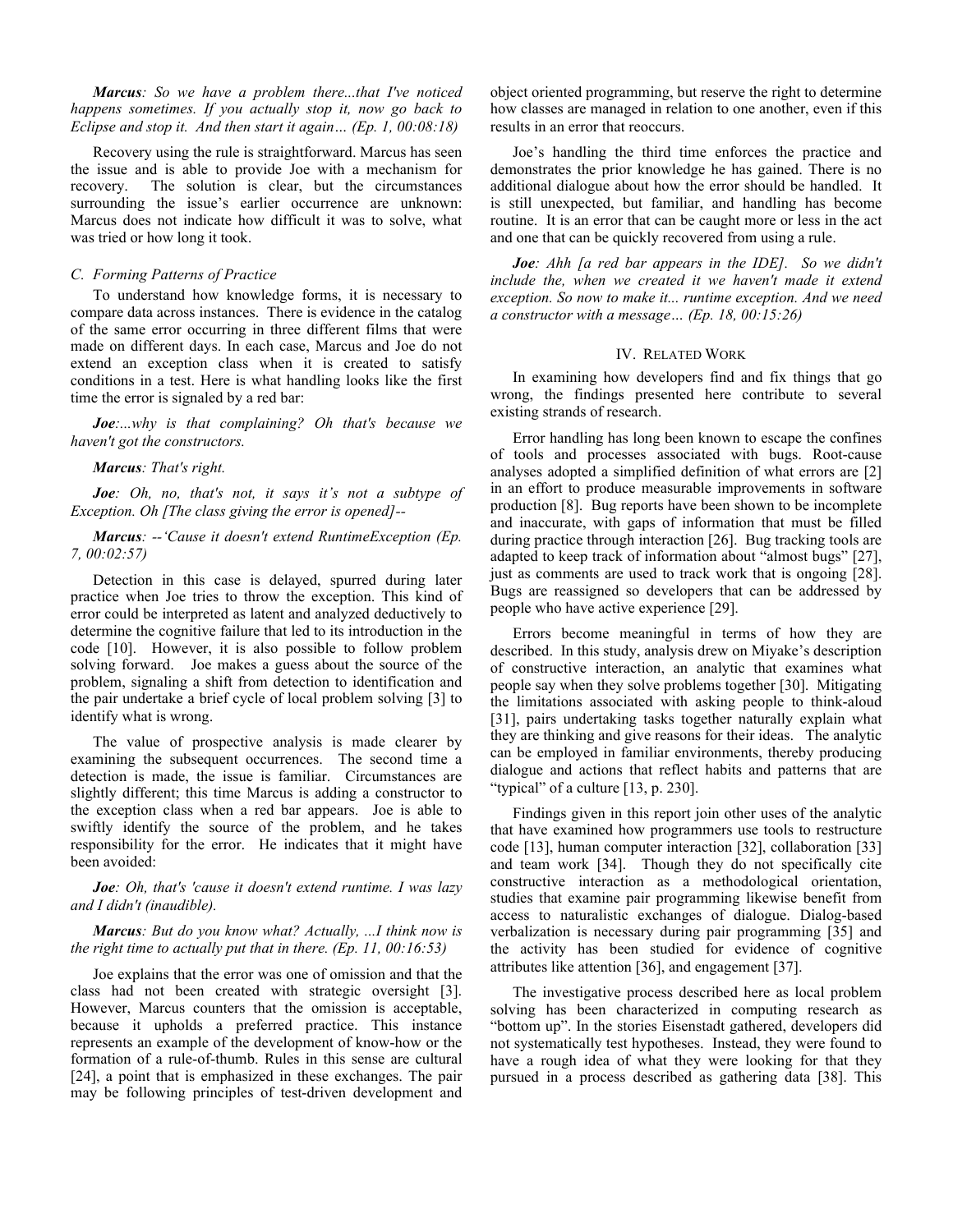phenomenon has also been described as asking "Why?" [10], information seeking [39] or scent-following [40].

## V. DISCUSSION

Error at the desk is not confined to activities that are normally associated with bugs. Errors arise when behavior is specified in tests, while classes are implemented, in periods when functionality is introduced and modified. They occur in relation to software that is being used and written and are primarily signaled by system responses. They are apparent: work is interrupted and developers clearly indicate that they are surprised.

As the examples show, error handling is often simple and compressed. However, sometimes recovery requires several rounds of local problem solving [3]. Guided by system responses [6], information gathering [38] is interspersed by manipulations of the environment. Mechanisms that might fix a problem are proposed at different points, sometimes more than once. Thus, though the successful removal of a system response is often noted, the fix itself often is not remarked upon at recovery.

Identification is enabled by how well developers assess and respond to circumstances in the immediate environment. The developers do not only read and respond to textual information or system responses. Assessments are also subtler: detection might be made if the layout of a page is different or if information designed into a system response by the developer is missing or incomplete.

Error handling can be prolonged. A single sequence of activity may represent the entire process, however some occurrences thread through the completion of other tasks. These issues invariably relate to "higher-order" concerns such as how to define conceptual boundaries for classes or how an object in a model should be expressed using features of a language. Incremental progress is made through verbal consensus that satisfies the developers and permits the issue to be set aside. In all cases, a subsequent instance occurs in which changes are made to the software.

The aim in handling is to get moving again, not to understand. This was demonstrated in the findings by juxtaposing how prior experience is used with novel experience. Joe did not need to understand why the mechanisms given to him by Marcus fixed the problem; he only needed to employ them. Likewise, partial understanding formed by Marcus during a prior experience was enough to direct a similar process that occurred later. The suggestion is given that gaps in understanding are acceptable and that fragments of knowledge are sufficient. Beyond acknowledging that something is "strange" or "weird", the developers do not always exhibit curiosity to learn more.

Recovery is not always permanent or complete. Errors are allowed to reoccur when they support a preferred practice. Circumstances may be similar, but handling will change as the issue becomes more familiar. Evidence is also given of issues in which handling is aborted. Severe incidents are unstable: investigations get out of hand, the developers indicate that they are lost or anxious, and that they find the process stressful.

Errors may be encountered together, but they are experienced alone. The findings demonstrate that an issue may be new to one developer and familiar to the other. Likewise, Marcus and Joe do not always notice that something has gone wrong at the same moment, or attribute the same significance to system responses or behaviors. Information is often freely given, but not received: the developer at the desk may not respond to suggestions given about actions to take or warnings about problems. At times, each developer appears to privilege behavior in the environment over what he is told, only making a detection once he can assess effects. Thus the same error may be caught in the act by one developer, but be detected based on outcomes by the other.

Working together serves error handling in several ways. Dialogue and commentary are important sources of feedback. Comments can focus a partner's attention, correct an assessment, or trigger an evaluation. The act of explaining a choice triggered detection in one case. Evidence was also given that pairs guide each other on occasion, dictating changes to be made in the code. Unlike the examples of recipes or rules given in the findings, the steps in these cases are not intended to produce a recovery for the error. Instead, they are given to stabilize the process, restoring immediate behavior so that problem solving can continue.

## VI. LIMITATIONS

This study performed detailed analysis on the actions of two developers. Findings are descriptive and may not extend to developers working in other circumstances. Data was drawn from secondary sources that were gleaned for data, and limitations on analysis were made by elements of the production. The camera depicts a limited view of activity, and it was necessary to account for gaps between tapings and technical difficulties in later films.

#### VII. CONCLUSION

Error handling suffuses software development practice. Emphasis was given to error handling, the process undertaken to detect, identify and recover from an error. Findings demonstrate detections made in the act and based on outcomes, qualitative factors that influence identification, and how tracking error handling over time reveals details about how professional experience develops.

The meaning associated with an active error is personal. Its significance may diminish or develop, as a developer takes on new projects, in different environments and with different tools. Observations related to problem-solving and practice are consistent with findings in other software engineering research, but are revealed here to be representative more generally of human error as it has been conceived in other fields. Many additional questions may be asked of the data, and there are undoubtedly implications for tool development and methodology, two areas of work to be undertaken in the future.

#### ACKNOWLEDGMENT

We thank the developers who informed this research.